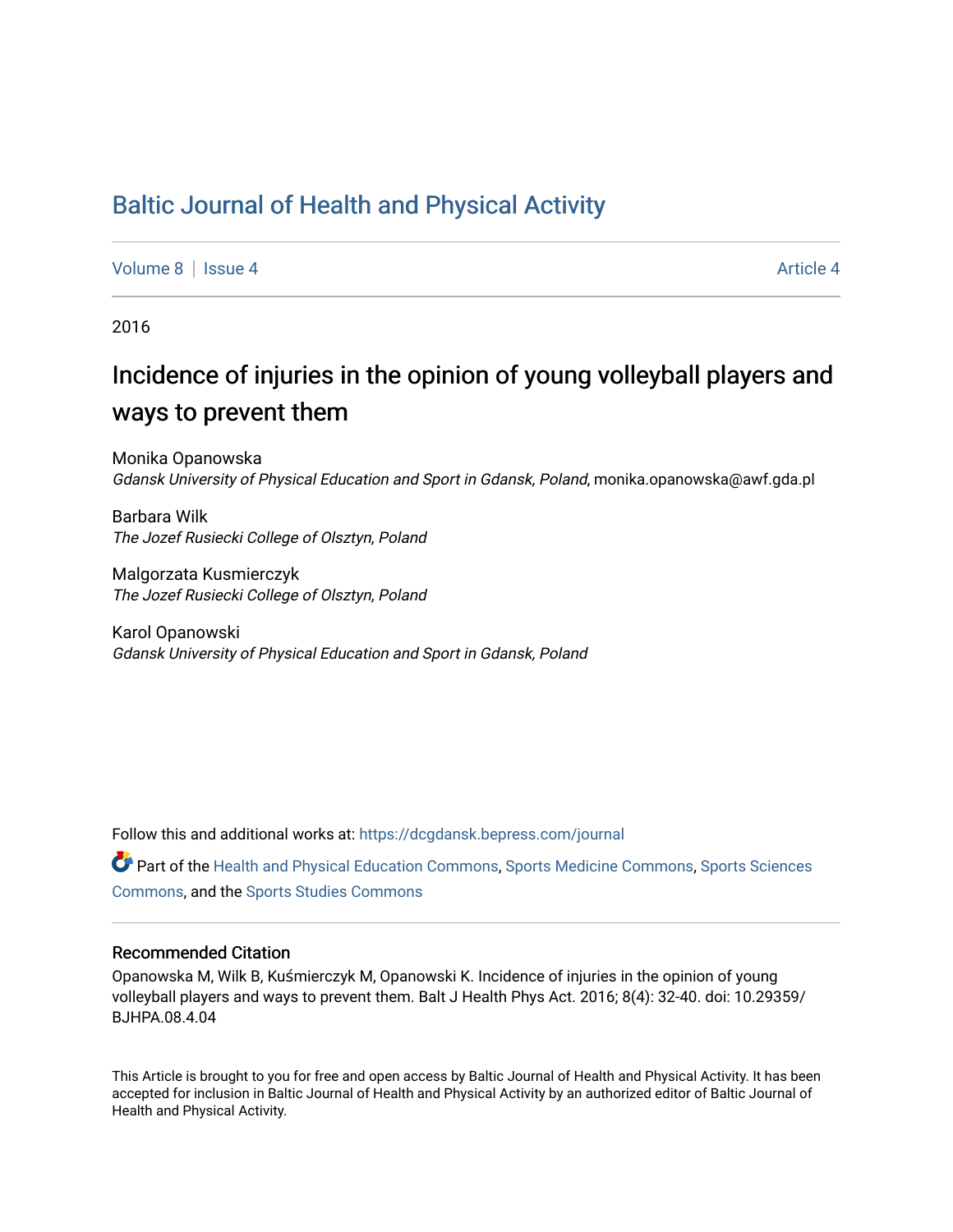**Authors' Contribution:**

- **A** Study Design
- **B** Data Collection **C** Statistical Analysis
- **D** Data Interpretation
- **E** Manuscript Preparation
- **F** Literature Search
- **G** Funds Collection

## **Incidence of injuries in the opinion of young volleyball players and ways to prevent them**

**Monika Opanowska1 ABCDEF, Barbara Wilk2 ADEF, Małgorzata Kuśmierczyk2 EF, Karol Opanowski<sup>1</sup> BC**

<sup>1</sup> Gdansk University of Physical Education and Sport in Gdansk, Poland

2 The Jozef Rusiecki College of Olsztyn, Poland

| abstract                |                                                                                                                                                                                                                                                                                                                                                                                                         |
|-------------------------|---------------------------------------------------------------------------------------------------------------------------------------------------------------------------------------------------------------------------------------------------------------------------------------------------------------------------------------------------------------------------------------------------------|
| <b>Background</b>       | The aim of the research was to establish the types and incidence of motor organ<br>injuries in young volleyball players and to indicate methods of preventing them.                                                                                                                                                                                                                                     |
| <b>Material/Methods</b> | The research was carried out in a population of 70 volleyball players aged 16-19, students<br>of the Sports Championships Schools No. 2 and 3 in Gdansk, players of the Lotos Trefl<br>Gdansk sports club. The employed method was a diagnostic survey based on an original<br>questionnaire entitled "The Characteristics of Motor Organ Injuries in Young People Aged<br>16-19 Who Train Volleyball." |
| <b>Results</b>          | 85.7% adolescent players experienced different motor organ injuries, the main cause<br>being overtraining and fatigue. It was found the majority of injuries were localised to upper<br>and lower limbs. It was also found that joint dislocations were the most frequent type of<br>trauma experienced by study participants (93.3%).                                                                  |
| <b>Conclusions</b>      | The most frequent cause of sport injuries, in the opinion of adolescent volleyball players,<br>were overtraining and fatigue, which may suggest the injuries could result from training<br>errors and incorrect performance of technical tasks.                                                                                                                                                         |
| Key words               | Motor organ injury, sport injury, volleyball, young people, sports training                                                                                                                                                                                                                                                                                                                             |

#### **article details**

| <b>Article statistics</b>    | Word count: 2,592; Tables: 5; Figures: 0; References: 32                                                                                                                                                                                                                                                                                                                                                                                                                                                                                                                                                                                                                                                                                                                                             |
|------------------------------|------------------------------------------------------------------------------------------------------------------------------------------------------------------------------------------------------------------------------------------------------------------------------------------------------------------------------------------------------------------------------------------------------------------------------------------------------------------------------------------------------------------------------------------------------------------------------------------------------------------------------------------------------------------------------------------------------------------------------------------------------------------------------------------------------|
|                              | Received: June 2016; Accepted: November 2016; Published: December 2016                                                                                                                                                                                                                                                                                                                                                                                                                                                                                                                                                                                                                                                                                                                               |
| <b>Full-text PDF:</b>        | http://www.balticsportscience.com                                                                                                                                                                                                                                                                                                                                                                                                                                                                                                                                                                                                                                                                                                                                                                    |
| Copyright                    | © Gdansk University of Physical Education and Sport, Poland                                                                                                                                                                                                                                                                                                                                                                                                                                                                                                                                                                                                                                                                                                                                          |
| Indexation:                  | AGRO, Celdes, CNKI Scholar (China National Knowledge Infrastructure), CNPIEC, De Gruyter - IBR (International<br>Bibliography of Reviews of Scholarly Literature in the Humanities and Social Sciences), De Gruyter - IBZ<br>(International Bibliography of Periodical Literature in the Humanities and Social Sciences), DOAJ, EBSCO - Central<br>& Eastern European Academic Source, EBSCO - SPORTDiscus, EBSCO Discovery Service, Google Scholar, Index<br>Copernicus, J-Gate, Naviga (Softweco, Primo Central (ExLibris), ProQuest - Family Health, ProQuest - Health &<br>Medical Complete, ProQuest - Illustrata: Health Sciences, ProQuest - Nursing & Allied Health Source, Summon<br>(Serials Solutions/ProQuest, TDOne (TDNet), Ulrich's Periodicals Directory/ulrichsweb, WorldCat (OCLC) |
| <b>Funding:</b>              | This research received no specific grant from any funding agency in the public, commercial, or not-for-profit<br>sectors.                                                                                                                                                                                                                                                                                                                                                                                                                                                                                                                                                                                                                                                                            |
| <b>Conflict of interest:</b> | Authors have declared that no competing interest exists.                                                                                                                                                                                                                                                                                                                                                                                                                                                                                                                                                                                                                                                                                                                                             |
| <b>Corresponding author:</b> | Dr Monika Opanowska, Gdansk University of Physical Education and Sport, ul. Kazimierza Gorskiego 1,<br>80-336 Gdansk, Poland; phone no. +48 585547266; e-mail: monkao84@wp.pl                                                                                                                                                                                                                                                                                                                                                                                                                                                                                                                                                                                                                        |
| <b>Open Access License:</b>  | This is an open access article distributed under the terms of the Creative Commons Attribution-Non-commercial<br>4.0 International (http://creativecommons.org/licenses/by-nc/4.0/), which permits use, distribution, and<br>reproduction in any medium, provided the original work is properly cited, the use is non-commercial and is<br>otherwise in compliance with the license.                                                                                                                                                                                                                                                                                                                                                                                                                 |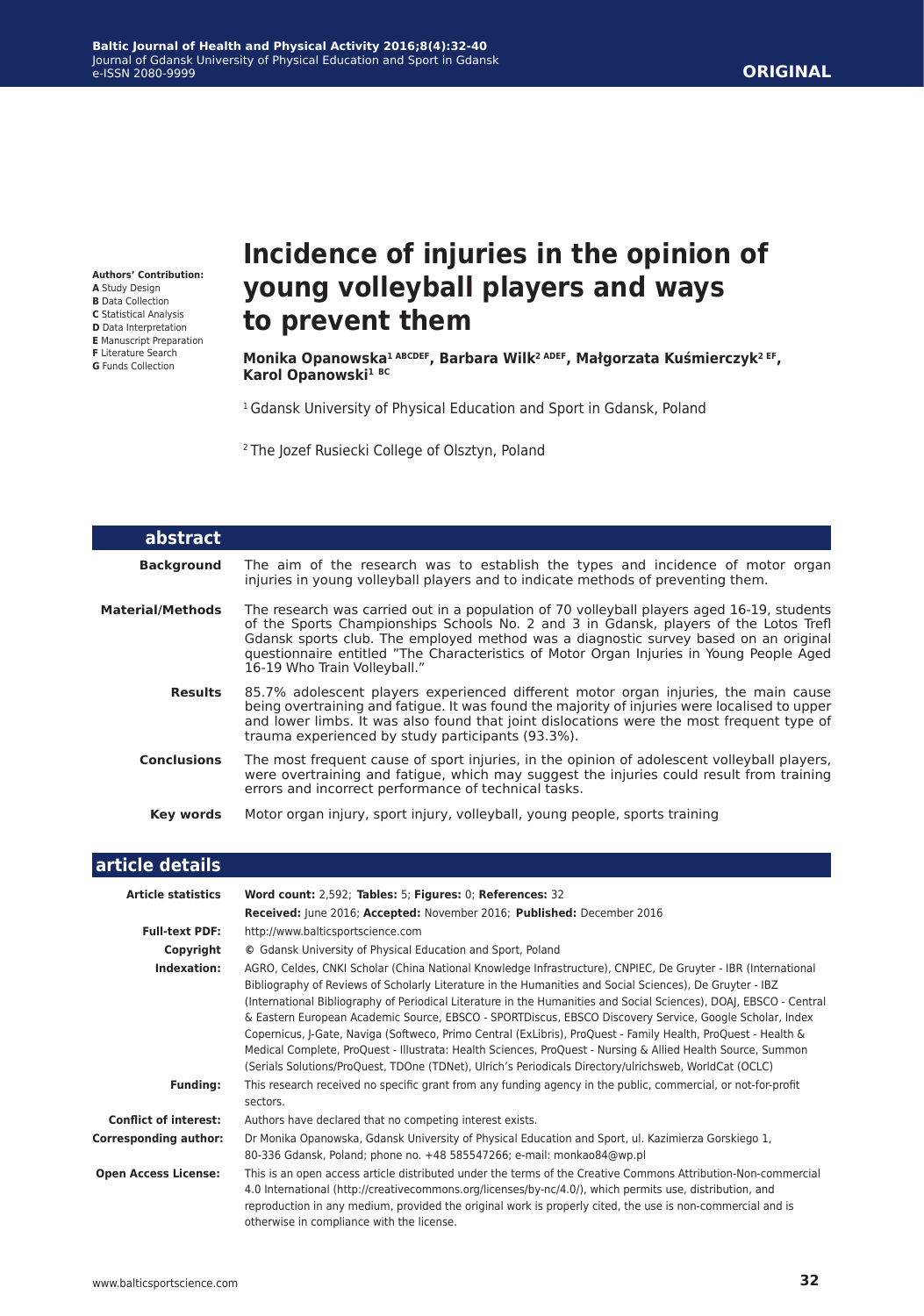### **introduction**

Physical activity at all stages of human development relies on rationally applied physical effort, aiming towards strengthening body health and extending its biological capacity as far as its potential will allow. Both physical exercise and motor activity with sport, understood as increased physical activity rather than competition, are by definition meant to improve health; therefore, they should boost a person's physical and mental potential [1].

In reality, however, contemporary sport can lead to health deterioration. On the other hand, the role of contemporary sports medicine should be preventing sports-related overstraining which exceeds the health-beneficial norm. Since training a sport is intrinsically connected with an increased risk of injury, particularly of the motor organ, it should be preventive medicine rather than just corrective [2]. A continuation of a preventive program after retaking sports training should also be considered, so as to reduce the risk of recurrent injuries [3]. Even though complete elimination of injuries in sports is hardly realistic, respecting rules of conduct, such as a properly designed training process with conscious supervision over it, as well as dynamic warm-ups, functional eccentric training of active joint stabilisers, stretching, can all lead to a decrease in the overall number of injuries [4, 5, 6, 7]. In Polish sports clubs in the case of tissue damage doctors generally limit their actions to treatment procedures and apply preventive measures on rare occasions [8].

Discussions widely undertaken not only by sports theorists and practitioners but also experts in the field of physical strain physiology or sports training, particularly among young sports people, draw our attention to the following, very significant, fact: in order to enable the process of full health protection in sporty children and youth, apart from a properly designed training, a priority concern is the ability to diagnose the level of biological development in this population, knowledge of the dynamics of the growth and maturation processes, and evaluation of the impact of sports training on these processes in the context of preventing motor organ injury [9].

The burden of physical strain, at times up to the limits of adaptive capacity potential, especially in a young person, may result in microtrauma, repetitive strain injury, direct trauma (e.g. contusion) or indirect trauma (e.g. sprain), and other physiological disorders. Those health hazards and their undesirable consequences for health cannot be avoided during a sports activity for objective (materials and technical conditions necessary to perform the activity) and subjective, inherent to a person, reasons. Thus, there are limits which cannot be broken. No wonder nature has equipped humans with numerous defence mechanisms, such as pain, exhaustion, fatigue. Even if the motor organ is the weakest link in an athlete's body, and as emphasised by Dziak and Tayara [10, p. 17]: "Until today no way to prevent premature 'wear' of the motor organ as a result of overexploitation has been found. It is true that in the case of a young person, huge regenerative reserves of tissues enable nearly perfect 'selfhealing' and as a result, serious damage to the body can be avoided. However, things are different when strain and microtrauma accumulates in adults or ageing persons." Therefore, the right selection of candidates for a sport and proper planning of the training process may play a vital role in motor organ injury prevention and affect their nature.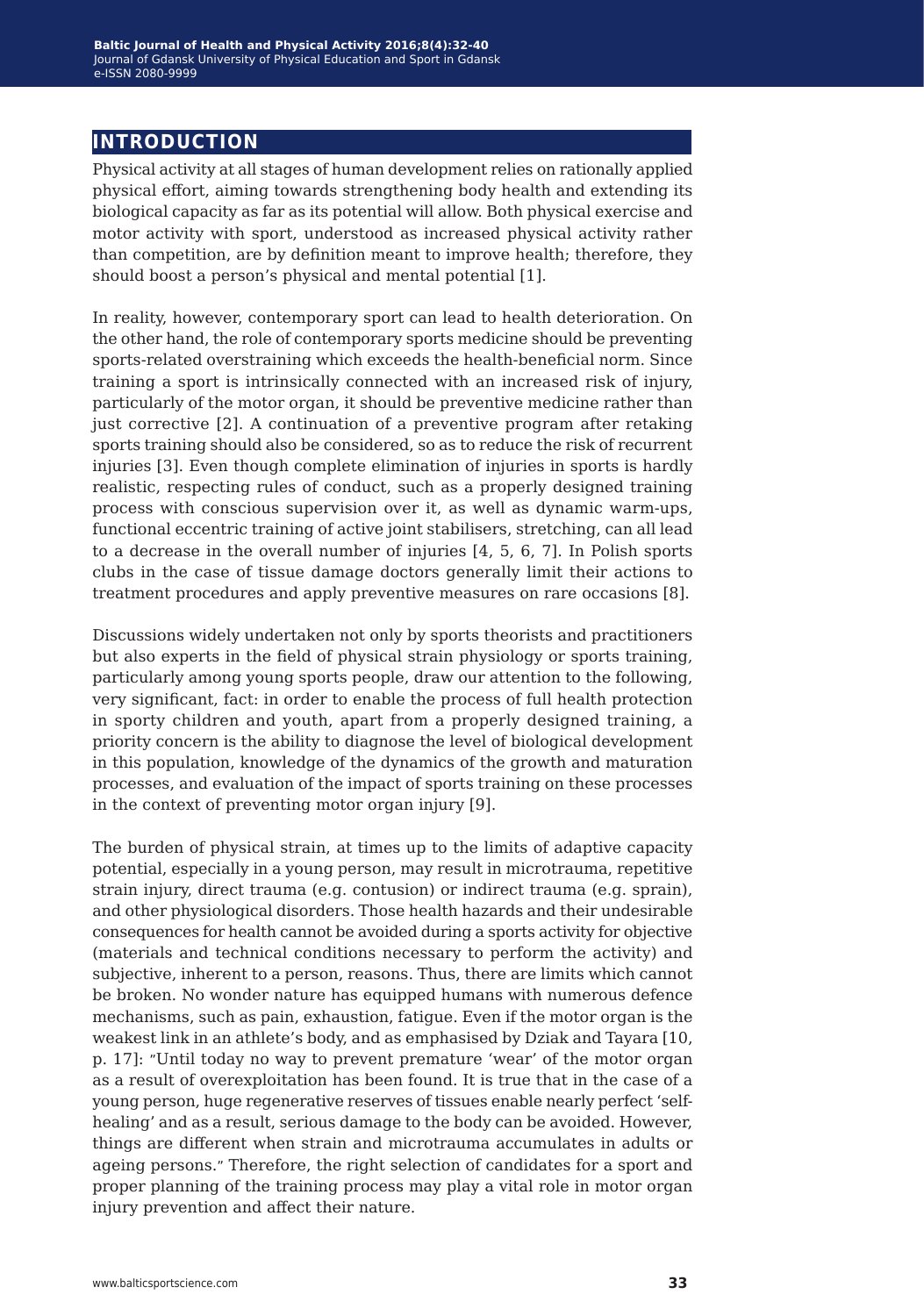The aim of the research was to establish the types and incidence of motor organ injuries in young volleyball players and to indicate methods of preventing them.

#### **materials and method**

The studies were carried out in the school years 2014/2015 and 2015/2016, in a group of 70 students of the Sports Championship Schools No. 2 and No. 3 in Gdansk aged 16-19 who trained volleyball. The age bracket of the players studied was from 15.69 to 19.45 years ( $\bar{x}$  = 17.25  $\pm$ 1.7).

All study participants represented the Lotos Trefl Gdansk sports club. But due to their age, the 16–17-year-old players took part in cadet competitions while the others (18–19-year-olds) played in the Young League and Young League Plus. The cadets trained 5–6 times a week with a training session lasting 120 minutes and played between 25 and 40 matches in a season. The Young League and Young League Plus competitors trained 7 times a week. In their case one training session lasted 120 minutes too, and the number of matches played in one season was from 45 to 50. The players' training experience was between 3 and 11 years ( $\bar{x}$  = 5.76  $\pm$  2.4).

The method employed was a diagnostic survey based on an original questionnaire entitled "The Characteristics of Motor Organ Injuries in Young People Aged 16–19 Who Train Volleyball." The obtained data were then processed in a statistical analysis based on a Microsoft Excel spreadsheet. Before the study, consent of the school headteacher and the coach as well as the players was obtained.

#### **results**

Data obtained from an analysis of all the players' feedback indicate that during a competitive volleyball career 60 of them (85.7%) experienced a motor organ injury while the remaining 10 players (14.3%) never had a sports trauma which would prevent them from training or playing matches.

Own research shows that in the opinion of 70.0% of the respondents, motor organ injuries occurred most frequently in the main part of the training, less frequently (23.3%) during game matches and in 6.7% players, during training warm-ups. At the same time, none of the players experienced an injury during a warm-up before a game match (Tab. 1).

| Circumstances in which an injury occurred | $n = 60$ | $\%$ |
|-------------------------------------------|----------|------|
| Training warm-up                          | 4        | 6.7  |
| Training (main part)                      | 42       | 70.0 |
| Warm-up before game match                 | 0        | 0.0  |
| Competition (match)                       | 14       | 23.3 |

Table 1. Circumstances in which an injury occurred

Considering the training cycle, the information that the highest number of sports injuries in players occurred in the transition period (40.0%), with fewer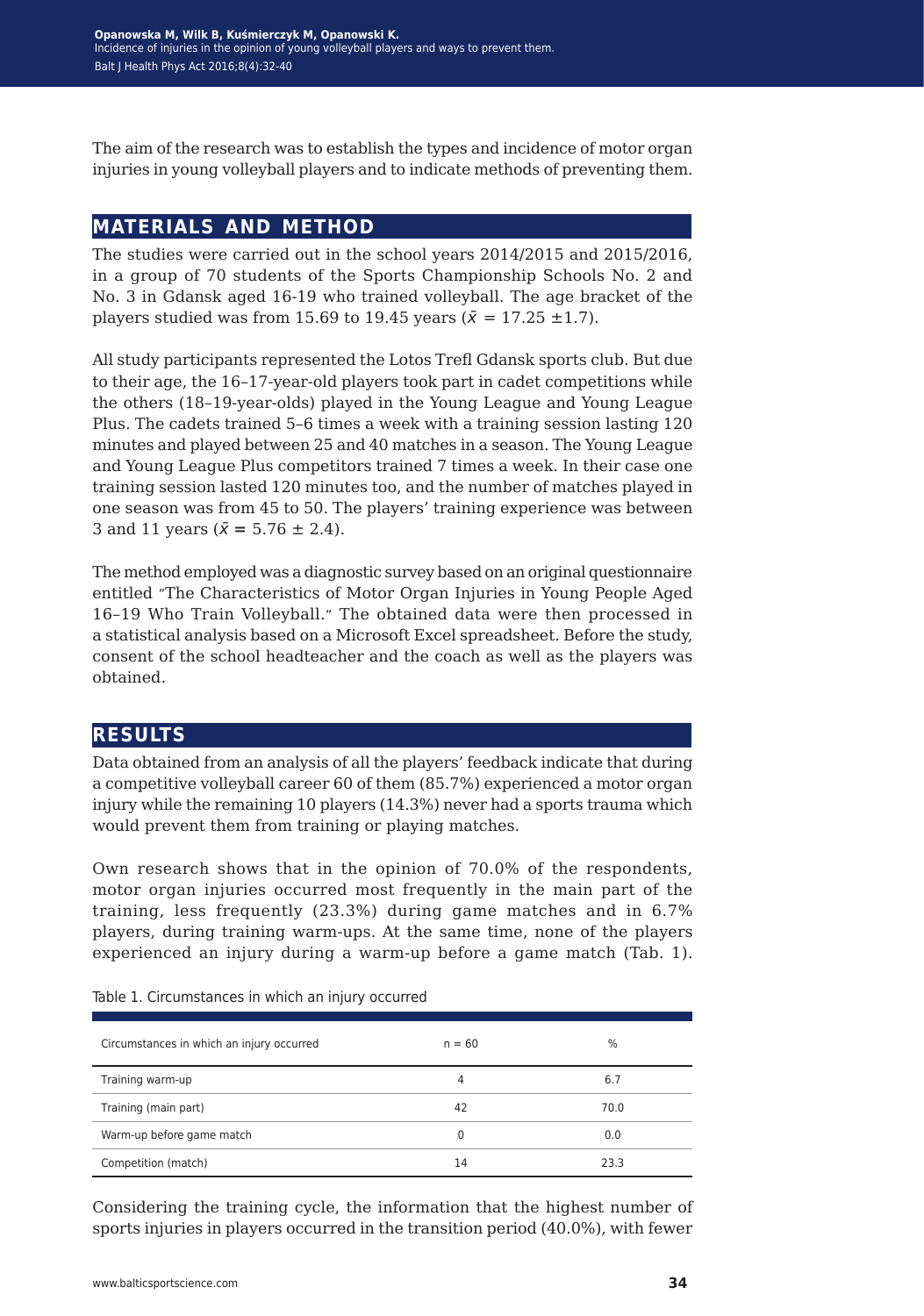injuries in the preparation period (30.0%) and start (30.0%), proved to be significant.

Statistical analysis also showed that half of the young volleyball players  $(n = 30)$  were at the highest risk of injury when performing a jump to the ball and spiking it. Another injury-promoting technical element was landing (23.3%) and running and blocking (10.0% each). Moreover, 6.7% of young players experienced motor organ injuries at the point of clashing with another player but never while playing (Tab. 2).

| Type of technical exercise | $n = 60$       | $\frac{0}{0}$ |
|----------------------------|----------------|---------------|
| Jump and spike             | 30             | 50.0          |
| Landing                    | 14             | 23.3          |
| Running                    | 6              | 10.0          |
| Play                       | $\mathbf 0$    | 0.0           |
| Blocking                   | 6              | 10.0          |
| Clash with another player  | $\overline{4}$ | 6.7           |
| Other                      | $\Omega$       | 0.0           |

Table 2. Type of technical exercise at the time of injury

In the analysis, the following circumstances of the most frequent sports injuries were also considered: overtraining (33.4%), fatigue (23.3%), clash with an opponent or partner (16.7%), getting hit with a ball (13.3%). It was also shown that the drive for success (6.7%), previous, not fully treated consequences of motor organ injuries, and – in the young players' opinion – insufficient warm-ups (3.3%) were causes of injuries (Tab. 3).

| Table 3. Direct causes of sports injuries |  |  |  |  |  |
|-------------------------------------------|--|--|--|--|--|
|-------------------------------------------|--|--|--|--|--|

| Causes of sports injuries                                            | $n = 60$       | $\frac{0}{0}$ |
|----------------------------------------------------------------------|----------------|---------------|
| Overtraining                                                         | 20             | 33.4          |
| Fatigue                                                              | 14             | 23.3          |
| Clash with opponent/partner                                          | 10             | 16.7          |
| Hit by a ball                                                        | 8              | 13.3          |
| Excessive drive for success                                          | 4              | 6.7           |
| Previous, not fully treated motor organ damage                       | $\overline{2}$ | 3.3           |
| Insufficient warm-up                                                 | 2              | 3.3           |
| Sports overuse syndrome resulting from participation in competitions | $\mathbf{0}$   | 0.0           |
| Slipping                                                             | $\mathbf{0}$   | 0.0           |
| Personal problems                                                    | 0              | 0.0           |
| Lack of discipline in trainings and competitions                     | $\mathbf{0}$   | 0.0           |
| Other                                                                | $\mathbf{0}$   | 0.0           |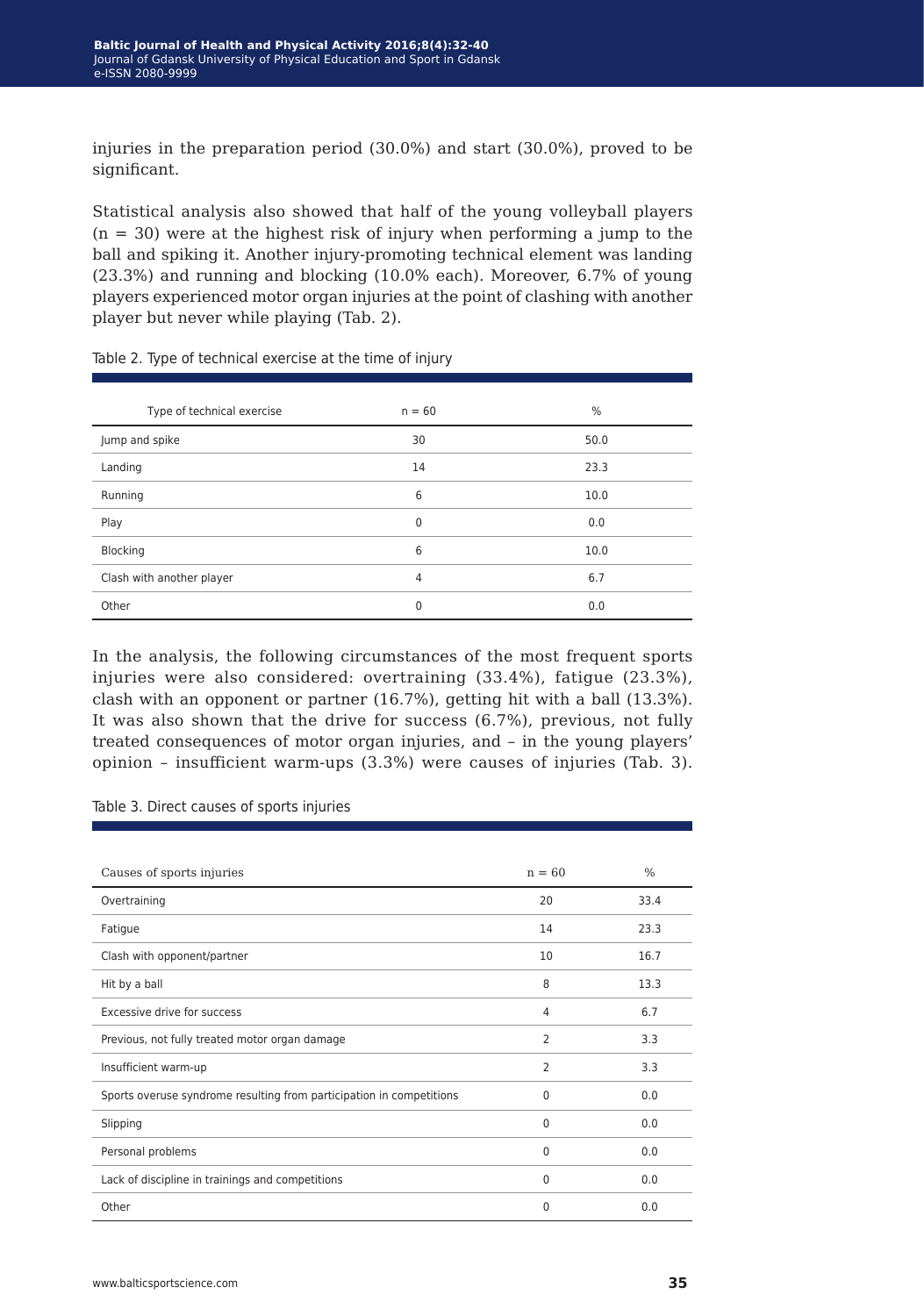An analysis of the feedback of the respondents who experienced motor organ injuries ( $n = 60$ ) allows defining the following localisation of the injuries, typical of the discussed team game: upper limbs (71.4%) and lower limbs (62.9%), with the torso being a less frequent localisation (20.0%).

The study also showed that the highest incidence was for dislocations (93.3%), followed by sprains and repetitive strain injury respectively (70.0% each). It was less common for the players to experience muscle and ligament strains (33.3%), contusion and muscle or ligament tear (30.0% each), with fractures being the least common (6.7%). The incidence of injuries in different body parts with detailed localisation is presented in Table 4.

| Type of injury           |          |      | Location                  | %    |
|--------------------------|----------|------|---------------------------|------|
|                          | $n = 60$ | $\%$ |                           |      |
|                          |          |      | Hand (palm)               | 33.3 |
| Contusion                | 18       | 30.0 | Hand (wrist)              | 11.2 |
|                          |          |      | Elbow                     | 33.2 |
|                          |          |      | Knee                      | 22.2 |
|                          |          | 70.0 | Hand (wrist)              | 4.8  |
| Sprain                   | 42       |      | Ankle                     | 95.2 |
|                          |          | 93.3 | Hand (finger dislocation) | 71.4 |
| Dislocation              | 56       |      | Hand (wrist)              | 10.7 |
|                          |          |      | Ankle                     | 17.9 |
| Fracture                 | 4        | 6.7  | Forearm                   | 50.0 |
|                          |          |      | Elbow                     | 50.0 |
|                          | 42       | 70.0 | Torso                     | 28.6 |
| Repetitive strain injury |          |      | Shoulder                  | 9.5  |
|                          |          |      | Knee                      | 61.9 |
|                          | 20       | 33.3 | Torso                     | 20.0 |
|                          |          |      | Shoulder                  | 30.0 |
| Muscle/ligament strain   |          |      | Hip                       | 40.0 |
|                          |          |      | Ankle                     | 10.0 |
|                          | 18       | 30.0 | Torso                     | 22.2 |
|                          |          |      | Shoulder                  | 22.2 |
| Muscle/ligament tear     |          |      | Hip                       | 22.2 |
|                          |          |      | Ankle                     | 22.2 |
|                          |          |      | Lower leg                 | 11.1 |

Table 4. Incidence of injuries in different body parts with localisation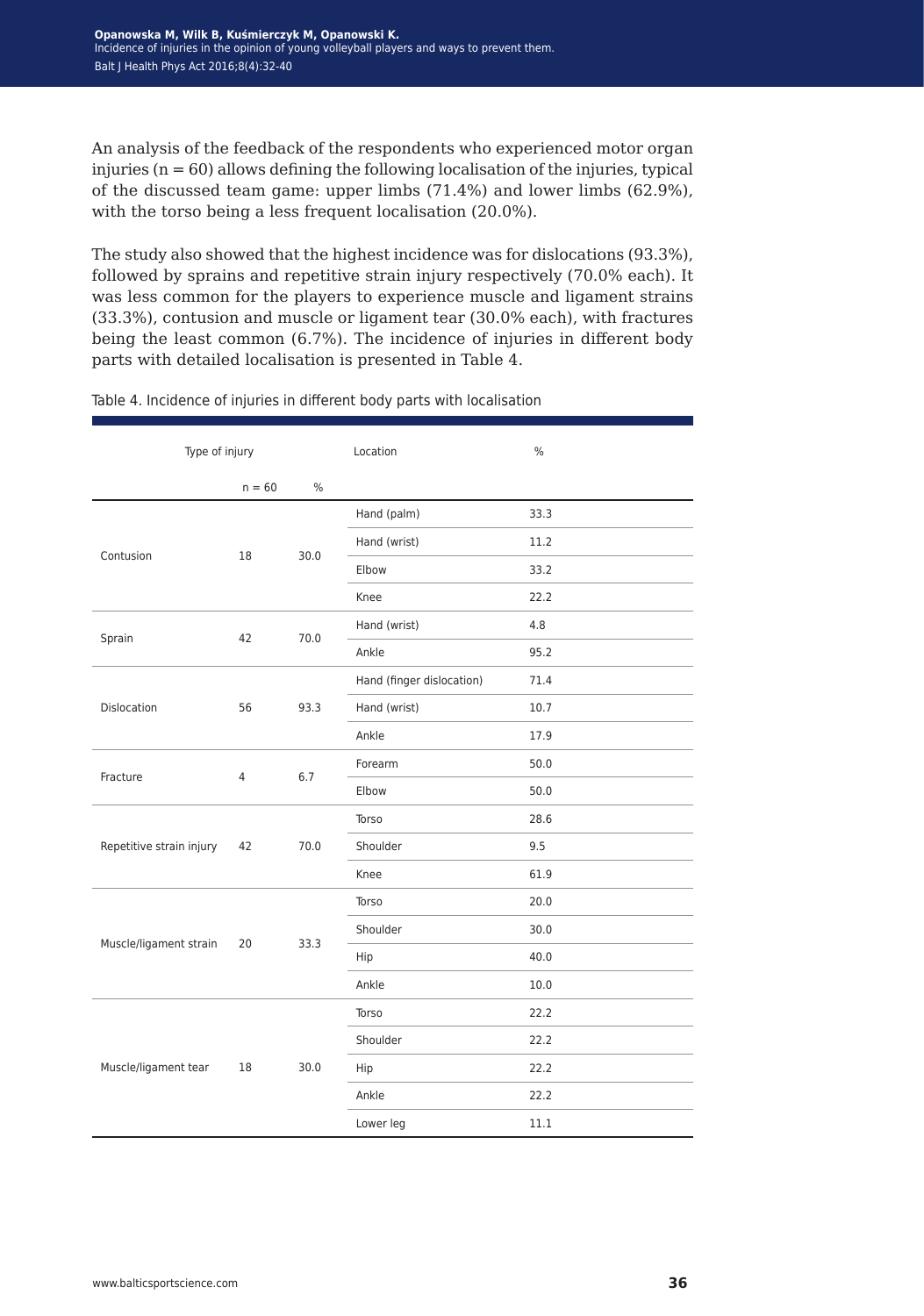In the course of the analysis, treatment methods applied in the case of posttraumatic tissue damage in young players were also established. The majority of players indicated rehabilitation (36.7%) and limb immobilisation (26.7%), followed by pharmacological treatment (16.6%). Among the respondents who had experienced a sports injury, one fifth  $(n = 12)$  were not given any therapeutic procedures which might suggest that the sustained injuries were not serious.

As a result of the motor organ injuries, the treatment and rehabilitation period in 62.5% of the volleyball players took up to 2 weeks, while 46.2% of the study participants indicated inability to undergo sports trainings of up to 1 week (Tab. 5).

| Period of inability | Duration of rehabilitation/treatment |      | Duration of inability to train |               |
|---------------------|--------------------------------------|------|--------------------------------|---------------|
|                     | $n = 48$                             | $\%$ | $n = 52$                       | $\frac{0}{0}$ |
| Up to 1 week        | 6                                    | 12.5 | 24                             | 46.2          |
| Up to 2 weeks       | 30                                   | 62.5 | 10                             | 19.3          |
| Less than 1 month   | 12                                   | 25.0 | 14                             | 26.9          |
| Less than 3 months  | 0                                    | 0.0  | $\overline{\phantom{0}}$       | 3.8           |
| Up to 6 months      | 0                                    | 0.0  | 2                              | 3.8           |
| Longer              | 0                                    | 0.0  | $\Omega$                       | 0.0           |

Table 5. Duration of rehabilitation/treatment and duration of inability

An analysis of the information, however, indicated that the most frequent post-traumatic complaint was pain, which was reported by 46.7% players; it also acted as a warning signal from the not-yet-fully treated injuries. When it comes to players going back to volleyball practice, it might be seen as an optimistic sign that in 76.7% of previously injured players, new injuries to the motor organ did not occur. Also in 40.0% of them, lack of serious, undesirable consequences to health may result from relatively large regenerative reserves of tissues, as is the case with young people.

#### **discussion**

The problem of injuries in young people playing and practising various sports has been the focus of numerous publications [11, 12, 13, 14, 15, 16]. It is also one of the important questions considered with a player's success and the development of a sport in mind. Modern development of sports and its increasing level forces an early start of regular training and requires more and more talented youth. That is why reflections on e.g. age in this training process suggest such defining of its aims and objectives which, considering an individual's physical and psychomotor development, will be possible to achieve without posing a risk to health. Thus, practising a sport should be started at an optimal age for particular disciplines [17]. It is difficult to widely confront the results of own research with data found in sources on the topic of injury characteristics in young volleyball players. Those results do, however, confirm findings of other authors [18, 19, 20, 21] with regard to the causes, characteristics, incidence, localisation, and extent of injuries. Moreover, they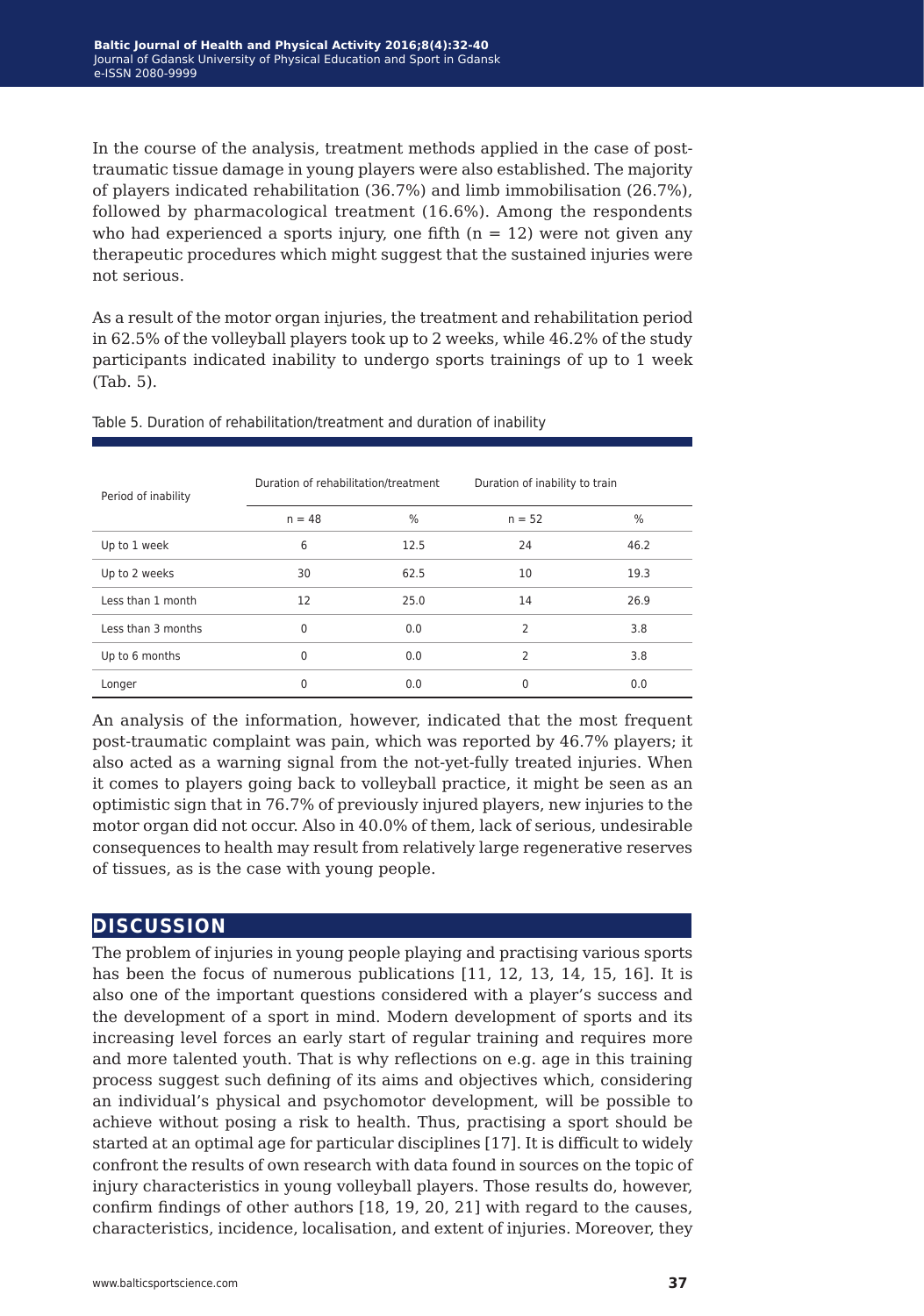prove that in players undergoing specialist sports training, in their opinion, overtraining and fatigue can be one of the causes for sustained motor organ injuries. As stated by Donatelli [22], when players undergoing intense training while in the phase of intensive growth and skeletal development lack proper rest, they are particularly prone to repetitive strain injuries to the musculoskeletal system.

Statistical analysis of the collected material showed that performing a jump to the ball, spiking and landing are the key technical elements responsible for motor organ traumas in young players, which is consistent with research findings by Aagaard and Jørgensen [18].

Additionally, own research results concerning the localisation of injuries are not fully consistent with those obtained by experts in the field [20, 21, 23]. Both in own research and in the findings by the above-cited authors, traumas in the torso area were the least frequent. The discrepancy is that injuries appear more often in upper limbs in own research, while the mentioned authors indicate lower limbs.

Other data from own analyses showed that the most common type of injury was dislocation, followed by sprain and repetitive strain injury. Muscle or ligament strains, contusions and muscle or ligament tears were less common. Moreover, motor organ injuries occurring to sports people are characteristic of the sport they do or play: contusions and ligament strains prevail in boxing [24] and wrestling [25] while fractures are more common in karate [26].

Adolescent players are usually reluctant to cease their practice at the moment an injury occurs and they have their own, personally justified reasons for that. They realize that within a few days of stopping physical effort, physiological adaptation ability to practice strain decreases [27]. According to the participants of own research, excessive drive for success, not-fully-treated consequences of previous motor organ injuries, and insufficient warm-ups appeared as the causes of sustained injuries. This personal approach is most often connected with a disregard for rules on healing soft tissues of the motor organ (muscles, tendons, ligaments), an attitude which is rather common in the world of sport [28]. Resuming intensive sports practice too soon may lead to a deterioration of the existing physiopathological condition of body structures and significantly increase the risk of a recurrent injury in the same part of the body [10, 29, 30]. Therefore, as a result of their appearance, the treatment and rehabilitation period in 62.5% of the study volleyball players took up to 2 weeks whereas 46.2% of the study participants indicated inability to undergo sports trainings of up to 1 week.

Failure to follow the rules of rational training (the optimum selection of training means, methods and burdens) in reaction to physical strain can be a significant cause of a delayed renewal of the damaged tissue, persistence of inflammation, and deterioration of the overall condition of the motor organ. Therefore, potential capability of a body put under training stress should always be kept in mind. Thus body adaptation to the necessary volleyball strain in young people should be adjusted to each player's individual ability [31, 32].

Since the main aim of the research was to establish the types and incidence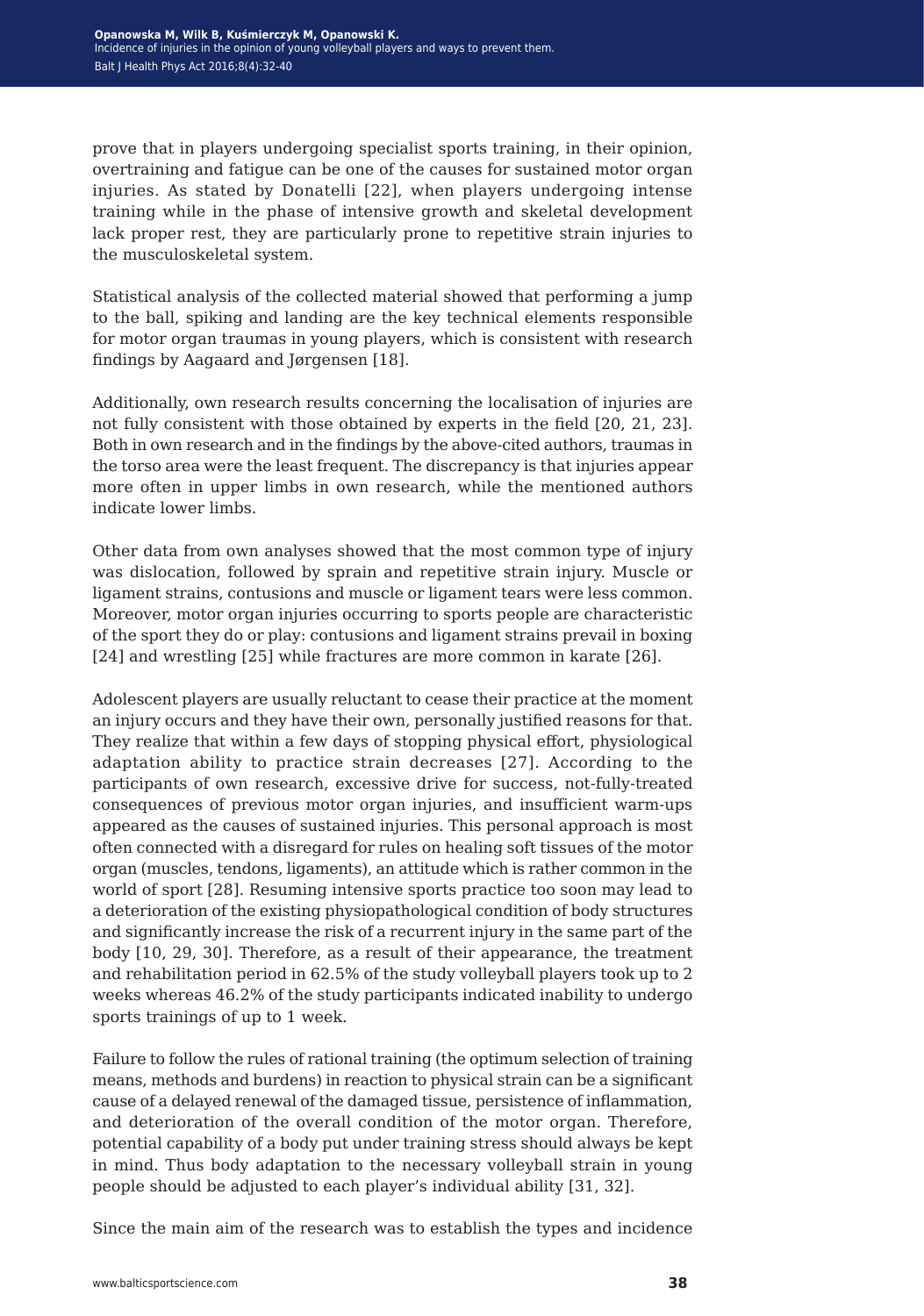of sports injuries in young volleyball players and to indicate ways to prevent them, actions aimed at reducing injury impact resulting from strain proved to be important, including ways to treat post-traumatic tissue damages experienced by young volleyball players. Here, the majority of players indicated rehabilitation and limb immobilisation, followed by pharmacological treatment.

Awareness of the growth process dynamics (adolescence) and maturation and the impact of sports practice on these processes, as well as the results obtained from own research can be seen as important factors in the realization of the health protection process in this population.

#### **conclusions**

1. The most frequent cause of sport injuries, in the opinion of adolescent volleyball players, were overtraining and fatigue, which suggests that the injuries may have resulted from training errors and incorrect performance of technical tasks.

2. For young athletes the analysis and observation of fatigue levels as the main cause of overstrain changes in soft tissues is vital.

3. In view of the obtained results, the need for optimisation of rest in order to replenish energy reserves and regenerate strength seems to be justified.

#### **references**

- [1] Wolański N. Możliwości organizmu ludzkiego a środowisko [Capabilities of the human body vs. the environment]. Med Sport. 1999;3(3):161-175. Polish.
- [2] Grygorowicz M, Głowacka A, Wiernicka M, Kamińska E. Kompleksowa ocena fizjoterapeutyczna podstawa profilaktyki pierwotnej urazów sportowych [Comprehensive physiotherapeutic assessment as the foundation of primary prevention of sports injuries]. Now Lek. 2010;79(3):240-244. Polish.
- [3] Pedrycz A, Frąckiewicz M, Cichacz B, Siermontowski P. Urazy w obrębie stawu skokowego. Diagnostyka, profilaktyka, leczenie operacyjne [Injuries in the ankle. Diagnostics, prevention, surgical treatment]. PolHypRes. 2014;4(49):51-58. Polish.
- [4] Jönhagen S. Muscle injury and pain effects of eccentric exercise, sprint running, forward lunge and sports massage. From the Department of Orthopaedics and Department of Surgical Sciences, Karolinska Institutet, Stockholm; 2005.
- [5] Makaruk B, Makaruk H. Zmiany gibkości tylnej grupy mięśni uda sprinterów w kontekście profilaktyki. Gibkość mięśni uda i profilaktyka [Changes in the flexibility of the posterior thigh muscles in sprinters in the context of prevention. Flexibility of thigh muscles and prevention]. Pol J Sport Tourism. 2009;16:152-157. Polish.
- [6] Nelson AG, Kokkonen J, Arnall DA. Acute muscle stretching inhibits muscle strength endurance performance. J Strength Cond Res. 2005;19(2):338-343.
- [7] Safran MR, Garrett WE Jr, Seaber AV, Glisson RR, Ribbeck BM. The role of warmup in muscular injury prevention. Am J Sports Med. 1988;16(2):123-129.
- [8] Pawelec R, Bugajski A. Wiedza lekarzy o przebiegu wypoczynku w procesie szkolenia sportowego [Physicians' knowledge of the resting process in sports training]. Med Sport. 2000;4(1):35-42. Polish.
- [9] Jaskólski A, Jaskólska A. Podstawy fizjologii wysiłku fizycznego z zarysem fizjologii człowieka [Basics of the physiology of physical stress with an outline of human physiology]. Wrocław: AWF [University of Physical Education]; 2006. Polish.
- [10] Dziak A, Tayara S. Urazy i uszkodzenia w sporcie [Injuries and damages in sport]. Krakow: Wyd. Kasper; 1999. Polish.
- [11] Brzozowska E. Charakterystyka rodzaju i częstotliwości występowania urazów u zawodników trenujących biegi krótkie [Types and incidence characterization of injuries in sprinters]. Rozprawy Naukowe AWF Kraków. 2013;43:66-72. Polish.
- [12] Ellenbecker TS, Roetert EP, Sueyoshi T, Riewald S. A descriptive profile of age-specific knee extension flexion strength in elite junior tennis players. Br J Sports Med. 2007;41:728-732.
- [13] Haseler CM, Carmont MR, England M. The epidemiology of injuries in English youth community rugby union. Br J Sports Med. 2010;44(15):1093-1099.
- [14] Jegier A. Medyczne problemy sportu dzieci i mlodzieży [Medical problems in children's and young